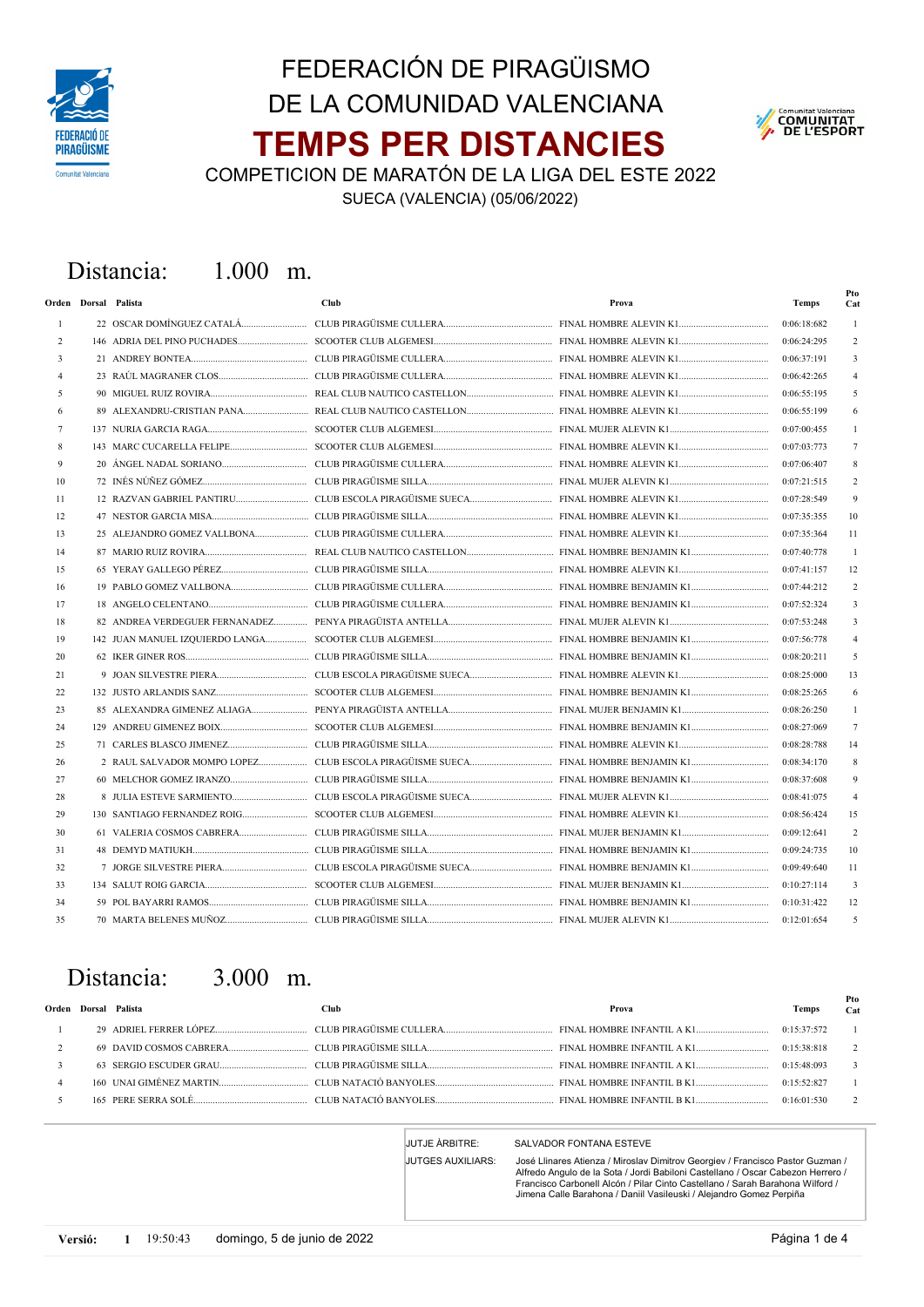|     |  |                                                                                                                                                                                                                                      | 0:16:04:026 |    |
|-----|--|--------------------------------------------------------------------------------------------------------------------------------------------------------------------------------------------------------------------------------------|-------------|----|
| 7   |  |                                                                                                                                                                                                                                      | 0:16:08:285 |    |
| 8   |  |                                                                                                                                                                                                                                      | 0:16:09:875 |    |
| 9   |  |                                                                                                                                                                                                                                      | 0:16:37:829 |    |
| 10  |  |                                                                                                                                                                                                                                      | 0:16:41:186 |    |
| -11 |  |                                                                                                                                                                                                                                      | 0:17:36:831 |    |
| 12  |  |                                                                                                                                                                                                                                      | 0:17:44:077 |    |
| 13  |  |                                                                                                                                                                                                                                      | 0:17:52:651 |    |
| 14  |  |                                                                                                                                                                                                                                      | 0:18:03:463 |    |
| 15  |  |                                                                                                                                                                                                                                      | 0:18:08:854 |    |
| 16  |  |                                                                                                                                                                                                                                      | 0:18:15:848 |    |
| 17  |  |                                                                                                                                                                                                                                      | 0:18:19:338 |    |
| 18  |  |                                                                                                                                                                                                                                      | 0:18:51:049 |    |
| 19  |  |                                                                                                                                                                                                                                      | 0:19:50:590 |    |
| 20  |  |                                                                                                                                                                                                                                      | 0:20:11:352 | 10 |
| 21  |  |                                                                                                                                                                                                                                      | 0:20:19:772 | 11 |
| 22  |  | 24 DIEGO BLASCO MORENO <b>Maria Alexandria Alexandria CLUB PIRAGÜISME CULLERA MARI MARI MARI HOMBRE INFANTIL A K1 MARI MARI MARI MARI ALEXANDRIA ALEXANDRIA ALEXANDRIA ALEXANDRIA ALEXANDRIA ALEXANDRIA ALEXANDRIA ALEXANDRIA AL</b> | 0:20:29:035 | 12 |
| 23  |  |                                                                                                                                                                                                                                      | 0:21:05:893 |    |
| 24  |  |                                                                                                                                                                                                                                      | 0:21:26:462 |    |
| 25  |  |                                                                                                                                                                                                                                      | 0:22:27:321 |    |
| 26  |  |                                                                                                                                                                                                                                      | 0:22:52:438 |    |
| 27  |  |                                                                                                                                                                                                                                      | 0:23:11:801 |    |
| 28  |  |                                                                                                                                                                                                                                      | 0:23:52:562 |    |
| 29  |  |                                                                                                                                                                                                                                      | 0:26:43:547 |    |
| 30  |  |                                                                                                                                                                                                                                      | 0:28:54:667 | 8  |

## Distancia: 10.000 m.

|                | Orden Dorsal Palista                                  | <b>Club</b>                                                    | Prova                      | <b>Temps</b> | Pto<br>Cat     |
|----------------|-------------------------------------------------------|----------------------------------------------------------------|----------------------------|--------------|----------------|
| -1             | ESTEFANIA FERNANDEZ GONZALEZ                          |                                                                |                            | 0:45:07:398  |                |
| 2              | MARCOS CLIMENT QUEREMON                               |                                                                |                            | 0:45:08:846  |                |
| 3              | 176 JACOB LOZANO FERNANDEZ<br>VICENTE TORTAJADA MACHI |                                                                |                            | 0:45:56:735  |                |
| $\overline{4}$ |                                                       |                                                                |                            | 0:47:10:061  |                |
| 5              |                                                       |                                                                |                            | 0:47:15:413  | 1              |
| 6              |                                                       |                                                                |                            | 0:47:20:741  |                |
| 7              |                                                       |                                                                |                            | 0:47:27:602  | 2              |
| 8              |                                                       |                                                                |                            | 0:47:43:724  | 3              |
| 9              |                                                       |                                                                |                            | 0:47:54:620  | 2              |
| 10             |                                                       |                                                                |                            | 0:48:10:109  | 3              |
| -11            |                                                       |                                                                |                            | 0:48:14:666  | 4              |
| 12             |                                                       |                                                                |                            | 0:48:27:025  | $\overline{4}$ |
| 13             |                                                       |                                                                |                            | 0:48:28:479  |                |
| 14             | <b>BRYAN LIUOLIA BOLUFER</b>                          |                                                                |                            | 0:48:32:592  |                |
| 15             |                                                       |                                                                |                            | 0:48:48:400  | 5              |
| 16             | LUIS CHACON RAMIREZ                                   |                                                                | FINAL HOMBRE VETERANO E K2 | 0:48:57:604  | 1              |
| 17             | <b>MARC SERRA CARGOL</b>                              |                                                                |                            | 0:48:59:401  | 2              |
| 18             | <b>CHADI DAHMAN</b>                                   |                                                                |                            | 0:49:23:698  | 3              |
| 19             |                                                       |                                                                |                            | 0:49:29:669  |                |
| 20             |                                                       | CLUB ESCUELA DE PIRAGÜISMO ARANJUEZ FINAL HOMBRE VETERANO A K1 |                            | 0:49:53:733  | 1              |
| 21             | 127 JOSE RAMON REDONDO MARTINEZ                       |                                                                |                            | 0:49:55:420  |                |
| 22             |                                                       |                                                                |                            | 0:50:00:121  | $\mathbf{1}$   |
| 23             |                                                       |                                                                |                            | 0:50:14:273  | 2              |
| 24             | <b>EVA LOPEZ LARRAURI</b>                             |                                                                |                            | 0:50:36:420  |                |
| 25             |                                                       |                                                                |                            | 0:50:47:134  | 2              |

JUTGES AUXILIARS:

### JUTJE ÀRBITRE: SALVADOR FONTANA ESTEVE

José Llinares Atienza / Miroslav Dimitrov Georgiev / Francisco Pastor Guzman /<br>Alfredo Angulo de la Sota / Jordi Babiloni Castellano / Oscar Cabezon Herrero /<br>Francisco Carbonell Alcón / Pilar Cinto Castellano / Sarah Bara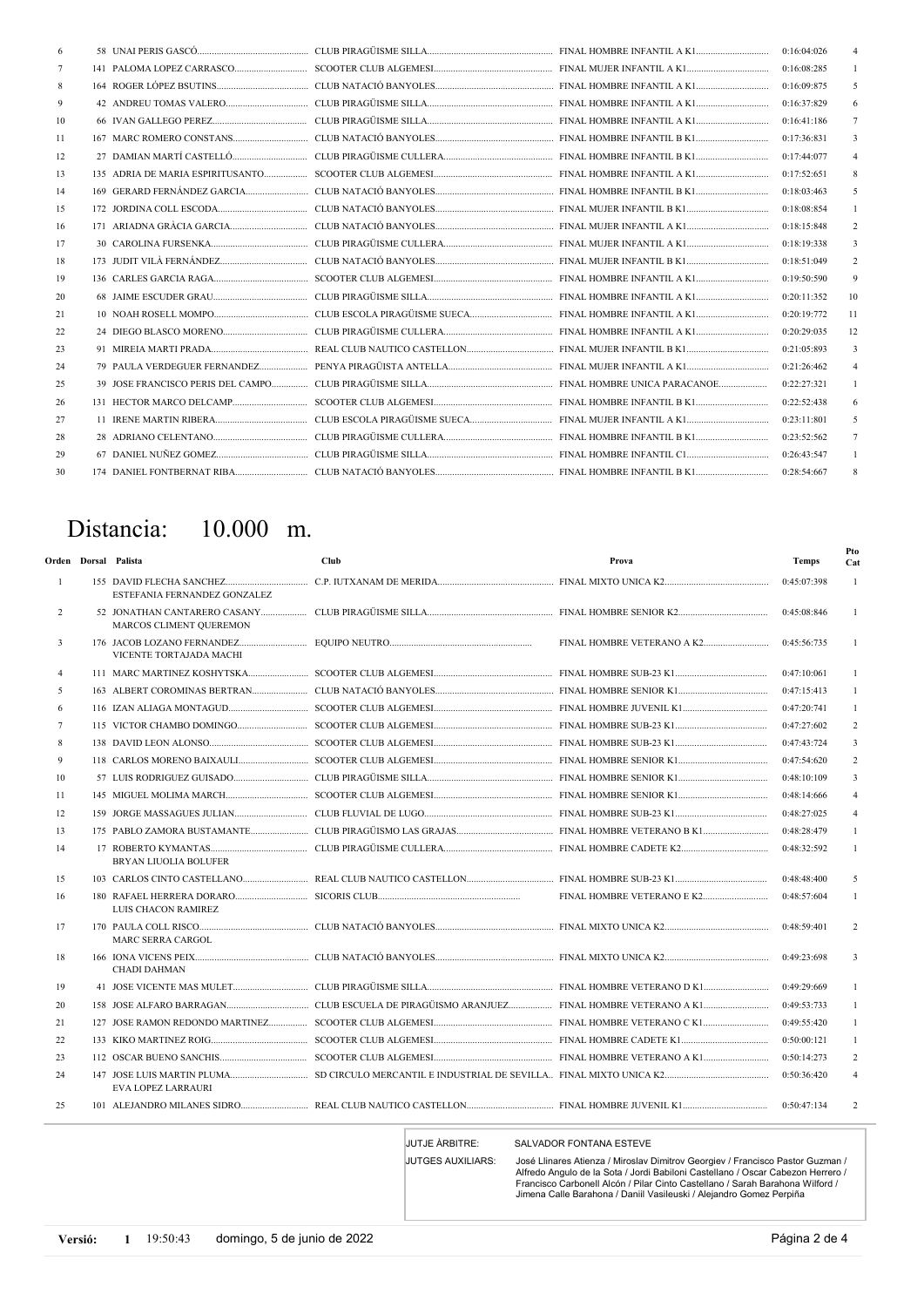| 26       | MARIA ARANZAZU CESTER JIMENEZ |  | 0:50:53:354                | 5                   |
|----------|-------------------------------|--|----------------------------|---------------------|
| 27       |                               |  | 0:50:57:462                | 6                   |
| 28       |                               |  | 0:51:13:700                | 2                   |
|          | <b>MARIO MASIA TRISTANTE</b>  |  |                            |                     |
| 29       |                               |  | 0:51:15:245                | 6                   |
|          | <b>ENRIQUE ORIA ALBELDA</b>   |  |                            |                     |
| 30       |                               |  | 0:51:19:191                | 3                   |
| 31<br>32 |                               |  | 0:51:57:801<br>0:52:14:571 | $\mathbf{1}$        |
|          | JAVIER LOBILLO VILELA         |  |                            |                     |
| 33       |                               |  | 0:52:19:267                | $\overline{c}$      |
| 34       | ELVIRA CALLE BARAHONA         |  | 0:52:27:716                | $\tau$              |
| 35       |                               |  | 0:53:17:576                | 3                   |
| 36       |                               |  | 0:53:19:373                | $\overline{c}$      |
| 37       |                               |  | 0:53:21:650                | 3                   |
| 38       |                               |  | 0:53:26:201                | 4                   |
| 39       |                               |  | 0:53:33:499                | 3                   |
| 40       |                               |  | 0:53:39:481                | $\overline{4}$      |
| 41       |                               |  | 0:54:36:323                | $\mathbf{1}$        |
| 42       |                               |  | 0:54:42:058                | 7                   |
| 43       |                               |  | 0:54:58:683                | $\overline{c}$      |
| 44       |                               |  | 0:56:27:710                | 1                   |
| 45       |                               |  | 0:56:49:678                | 1                   |
| 46       | JOSE VICENTE GINER MAS        |  | 0:57:17:716                | 1                   |
| 47       |                               |  | 0:57:26:349                | 2                   |
| 48       |                               |  | 0:57:46:782                | $\overline{c}$      |
| 49       |                               |  | 0:57:49:314                | 5                   |
| 50       |                               |  | 0:57:52:333                | 3                   |
| 51       |                               |  | 0:58:15:530                | $\overline{4}$      |
| 52       |                               |  | 0:58:47:489                | $\boldsymbol{2}$    |
| 53       |                               |  | 0:58:47:761                | 5                   |
| 54       |                               |  | 0:58:56:027                | 5                   |
| 55       |                               |  | 0:59:36:821                | 1                   |
| 56       |                               |  | 0:59:38:036                | $\mathbf{1}$        |
| 57       |                               |  | 0:59:44:486                | 3                   |
| 58       | <b>SAMUEL YUSTE LUCAS</b>     |  | 0:59:49:897                | 2                   |
| 59       |                               |  | 0:59:56:807                | 2                   |
| 60       |                               |  | 1:00:20:640                | 6                   |
| 61       |                               |  | 1:00:22:126                |                     |
| 62       |                               |  | 1:00:33:722                | 2                   |
| 63       | EMMA JORDA CAMO               |  | 1:00:35:774                | 1                   |
| 64       |                               |  | 1:00:59:550                | 3                   |
| 65       |                               |  | 1:01:32:691                | 4                   |
| 66       |                               |  | 1:01:43:423                | 6                   |
| 67       |                               |  | 1:02:27:609                | 3                   |
| 68       |                               |  | 1:02:29:762                | 3                   |
| 69       |                               |  | 1:02:33:646                | 4<br>$\overline{c}$ |
| 70       |                               |  | 1:02:42:041<br>1:03:09:595 | 3                   |
| 71<br>72 |                               |  | 1:04:16:482                | 3                   |
| 73       |                               |  | 1:04:46:717                | 4                   |
| 74       |                               |  | 1:06:04:100                | 8                   |
| 75       |                               |  | 1:07:05:230                | 5                   |
| 76       |                               |  | 1:08:59:253                | 5                   |
| 77       |                               |  | 1:10:52:764                | 2                   |
| 78       |                               |  | 1:13:49:575                | 4                   |
| 79       |                               |  | 1:15:05:804                | 5                   |
| 80       |                               |  | 1:16:27:266                | 4                   |
|          |                               |  |                            |                     |

JUTGES AUXILIARS:

JUTJE ÀRBITRE: SALVADOR FONTANA ESTEVE

José Llinares Atienza / Miroslav Dimitrov Georgiev / Francisco Pastor Guzman /<br>Alfredo Angulo de la Sota / Jordi Babiloni Castellano / Oscar Cabezon Herrero /<br>Francisco Carbonell Alcón / Pilar Cinto Castellano / Sarah Bara